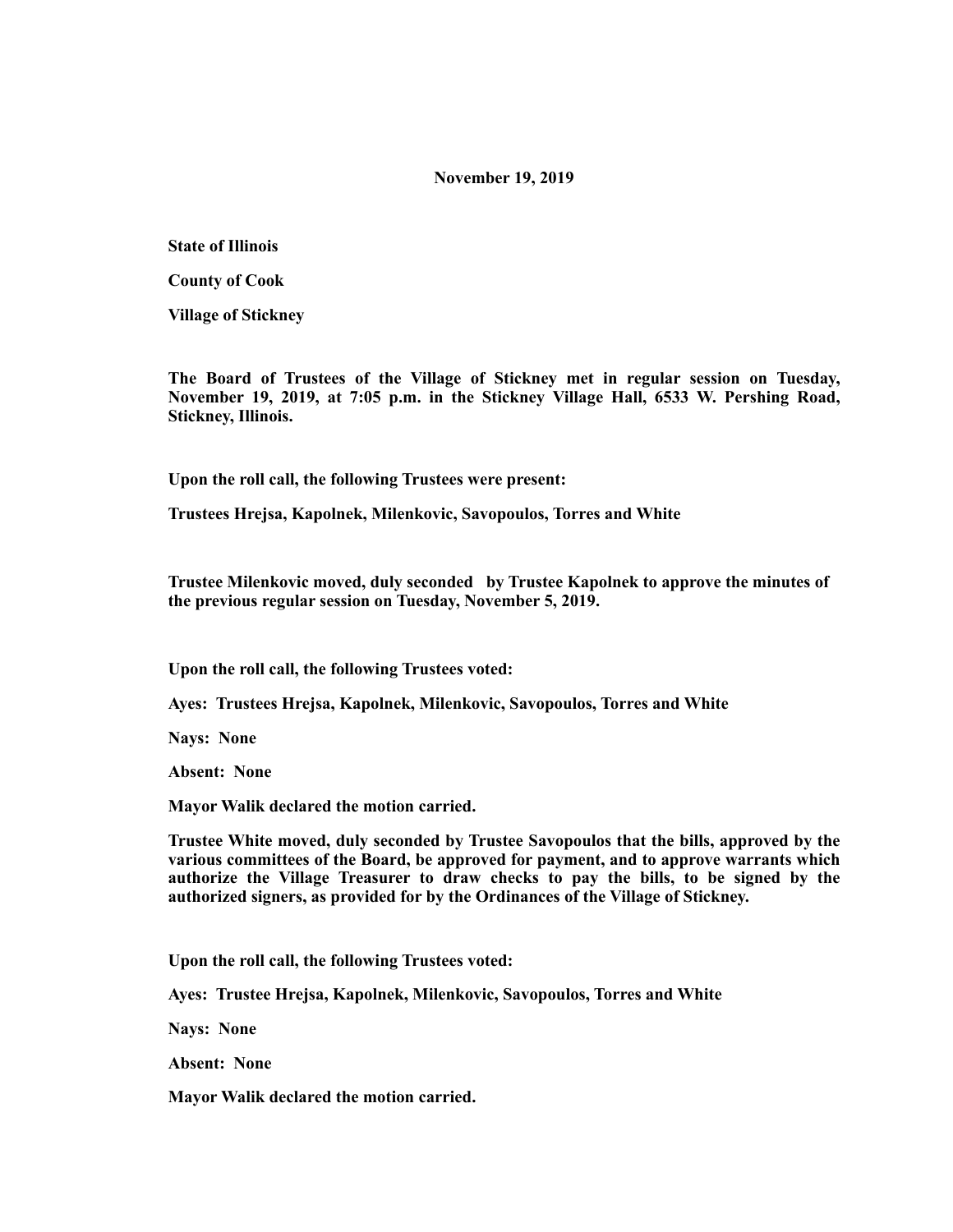**Trustee White moved, duly seconded by Trustee Savopoulos to go along with the recommendation of our Finance Director of \$2,619,685 for the tax levy. The agenda states: (Approve the determination of the amounts of money estimated to be necessary to be raised by taxation for the year of 2019 (collected in 2020) upon the taxable property in the Village of Stickney, pursuant to Section 18-60 of the Truth in Taxation Law)** 

**Upon the roll call, the following Trustees voted:** 

**Ayes: Trustee Hrejsa, Kapolnek, Milenkovic, Savooulos, Torres and White** 

**Nays: None** 

**Absent: None** 

**Mayor Walik declared the motion carried.** 

**Prior to the vote, Finance Director David Gonzalez addressed the Board. He stated that he met with individual trustees and the Mayor to go over the proposed tax levy.** 

#### **Page 2**

**The actual levy will not be voted on until December. We began by looking at last year's levy. Last year's levy was \$3,496,145. This year there will be a savings in the bond portion of the levy of \$167,000. What they did was move that money into the Police Pension portion of the levy. The Police Pension amount was increased by \$121,069. The overall effect by taking some of those savings from the bond and putting it into the Police Pension allows the Village to meet its obligation to meet its annual requirement to fund the Police Pension. At the same time, the overall tax levy will be zero. We are not seeing an increase of the overall levy. We estimate that the total Village levy after increasing the Police Pension by \$121,000 (the savings of the bond) will be \$3,449,285. This is about a \$46,000 decrease from the prior year. Because of the savings of the bond this year we can put that money in to the Police Pension. The Pensions will probably keep increasing each year. The Village is fortunate this year that the tentative levy that we are proposing will not have any increase on next year's taxpayer bill. For your motion, for the tentative portion that needs to be approved for today, is \$2,619,685. That is the tentative levy for the Corporate portion. The bond is not included.** 

**Village Attorney Mike Del Galdo explained that by law, the Corporate authorities, the board and the Mayor, are required to decide of the amount to be raised through taxation. There needs to be a motion to make the determination that the amount of \$2,619,685 is the estimated amount to be raised through taxation. The final levy to be presented to you doesn't have to match this number this is just the initial proposal.** 

**At this time the Mayor asked for discussion and possible action for Recreational Marijuana: Village Attorney Mike Del Galdo said, "As you know, the State of Illinois Legislature and the Governor, passed a law that allows for the recreational use of cannabis. The law permits each municipality to decide if you will allow the sale of marijuana in your community, or you will prohibit it or regulate it. For purposes of discussion only and to give my office guidance on the type of ordinance that you want presented to you, the options would be: 1.) Permit it but regulate it through zoning; meaning to Regulate it to a specified area; Regulate to special use; Regulate it to special use within a specified area or by a specific zoning district; 2.) To prohibit the sale within the Village's Corporate limits. 3.) Don't do anything and allow the voters to express their opinion in an advisory referendum. We would have to adopt this before the end of the year to go on the March 2020 Presidential Primary.**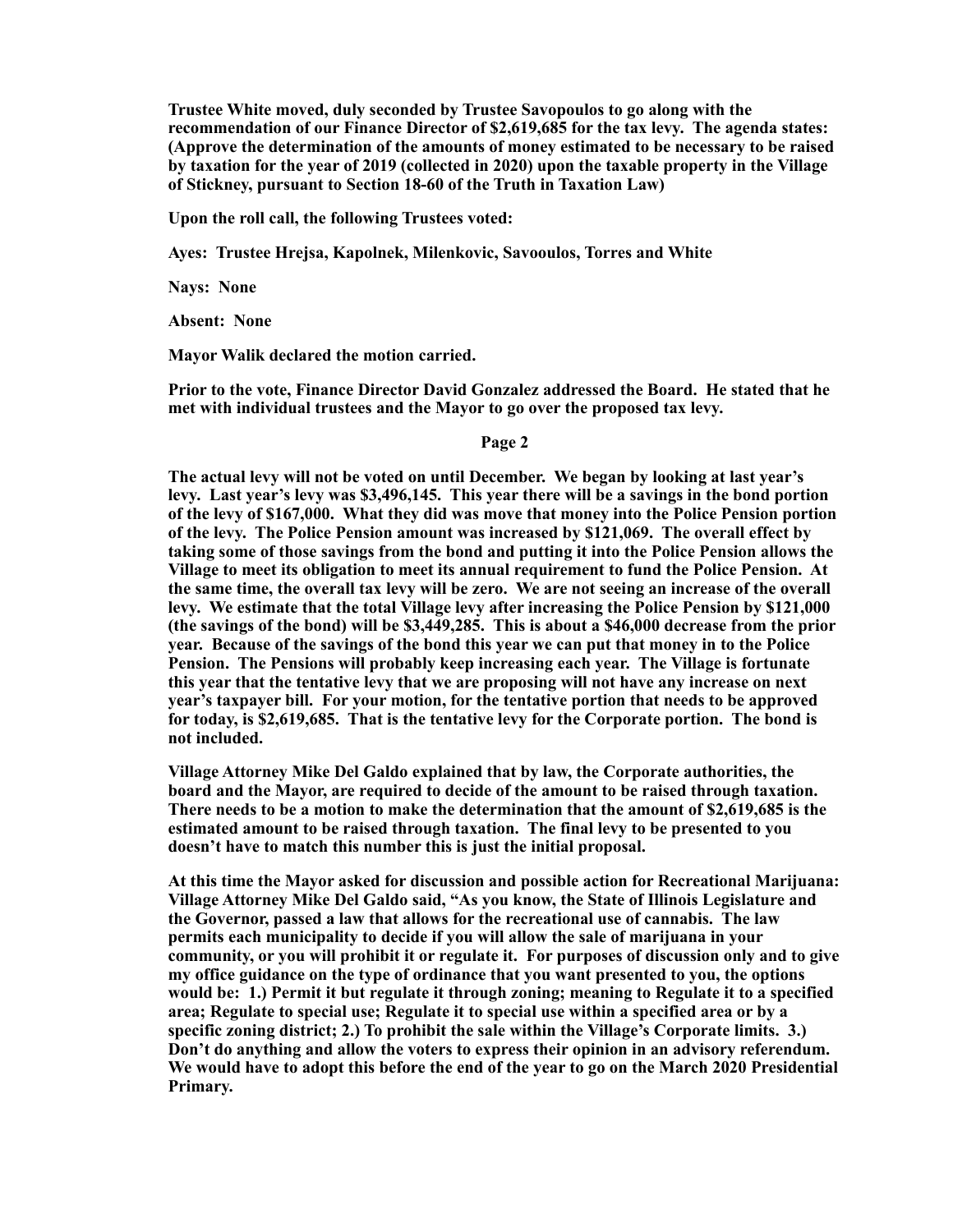**The Trustees gave the following opinions: Trustee White stated he would be for the sale of marijuana in a specified zone. Trustee Savopoulos He felt the same. He added that we could pick out a location far enough away from churches, daycares and schools. Trustee Milenkovic felt the same. He also felt that it should be regulated by having it in an industrial/commercial area and no where near a residence. He also said that it should be kept small and in a designated area. Trustee Torres said if we kept it in an area away from schools, kids or churches it would be a consideration. Trustee Kapolnek agrees with the consensus himself to keep it away from the schools and churches. To keep it in an area that is outside. Trustee Hrejsa said she would prohibit it or put it to a referendum for the residents. She said, "I am not in agreement with this. "** 

### **Page 3**

**Deputy Police Chief Jaczak reminded the Board and the audience that this is a state law. Just like prohibition when alcohol was lifted. Now marijuana is legal in Illinois. It will be sold somewhere. It sounds like the Board has opinions that they don't want it near churches. Bars cannot be near churches. The difference with a bar is, people go there and if they drink too much, we pull them over. The marijuana centers will be very tightly regulated. You can't smoke in them. You drive home. Everything comes in a sealed container until you get home. If our officers walk to a car just leaving a store, they would never be able to smell it in the vehicle. Years ago, people got arrested for retail thief. People went to jail for a suspended license. They couldn't carry a gun. It is a changing world. With the Village Board; if we limit where it could go, he doesn't have a problem with it. He would follow whatever they decide to do.** 

**Trustee Torres asked about licenses from the State. Village Attorney Mike Del Galdo admitted that there have been no licenses issued. Trustee White explained that we must be proactive and be prepared for when it does happen. Trustee Savopoulos informed us that he has heard that there are applications in. From what he understands, when you apply for a license you must have an address. We haven't gotten anything at this point.** 

**Village Attorney Mike Del Galdo clarified that there will be two rounds. Those who already have a license to sell. Medical or medicinal purposes under the Compassionate Care Act are Round One. Round Two would be those who had been previously licensed and want to be newly licensed. Even if people don't apply in the first round doesn't mean that people won't apply in the second round. Attorney Del Galdo agreed with Trustee White that we should have a position. Trustee White mentioned that we are not 100% all for it. We want to have the opportunity to say where it happens at and there is tax revenue. We want to get our portion of the taxes. We want to have things in place for our protection.** 

**An audience member asked if there would be a limit of the amount of locations. Village Attorney Mike Del Galdo explained that they would get licensed through the state, and through zoning with the village you could limit the facilities by zoning regulations. Such as you could only have two on Harlem Avenue. Or you could have one with one mile separating the next one. Effectively you are controlling the amount of people who come into town.** 

**MAYOR'S REPORT: Mayor Walik thanked Finance Director Gonzalez for all the hard work he did in putting together and presenting the tax levy.** 

**CLERK'S REPORT: Clerk McAdams provided information she received from the EPA concerning a spill into the sanitary sewer at Koppers. She read information pertinent to the Census 2020.**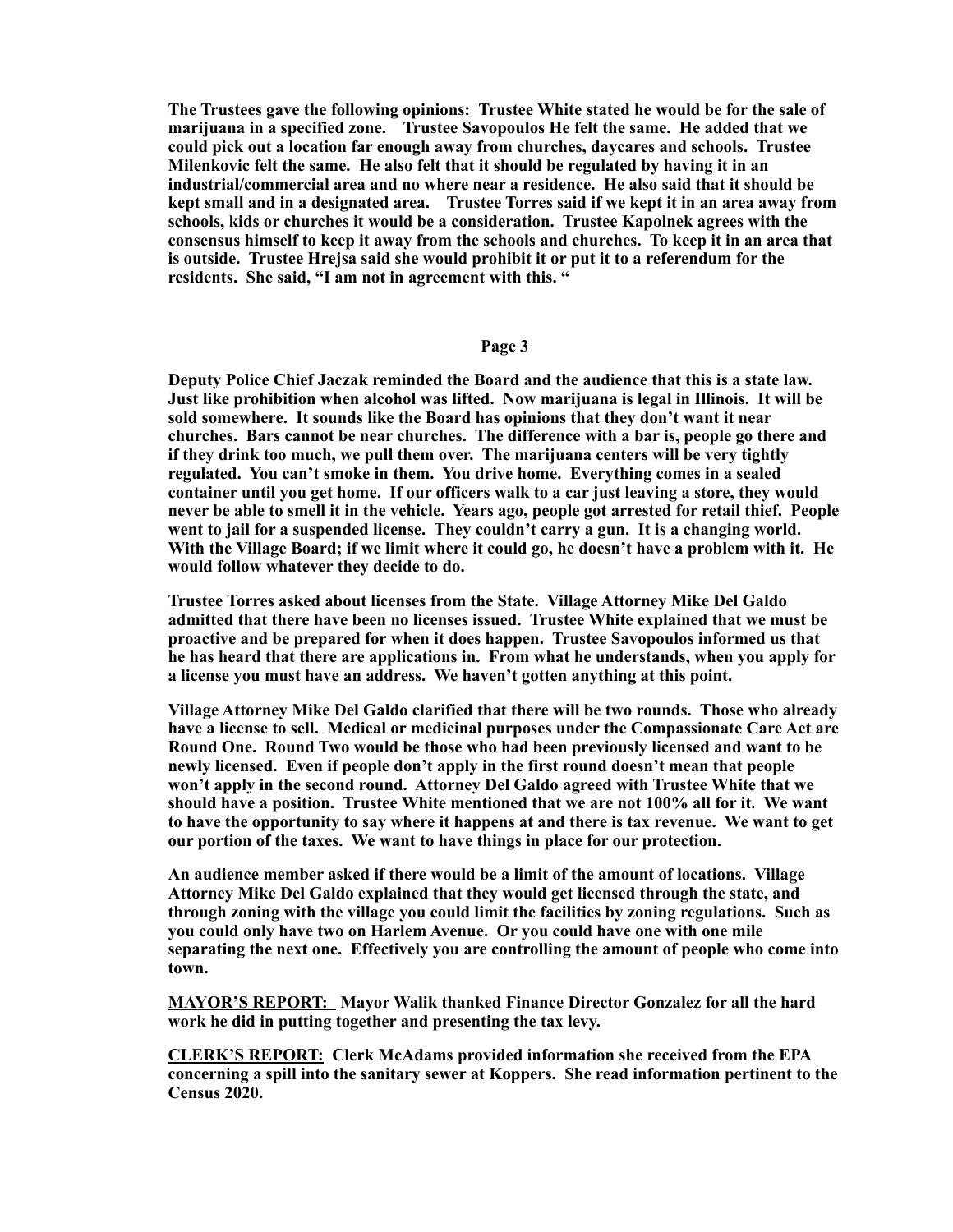**Trustee Savopoulos moved, duly seconded by Trustee Hrejsa to approve the 2020 Regular Board Meeting Schedule**

**Upon the roll call, the following Trustees voted:**

**Ayes: Trustee Hrejsa, Kapolnek, Milenkovic, Savopoulos, Torres and White**

**Nays: None** 

**Absent: None** 

**Mayor Walik declared the motion carried.** 

**Page 4** 

**Trustee White moved, duly seconded by Trustee Kapolnek to approve the 2020 Administrative Office Holiday Schedule** 

**Upon the roll call, the following Trustees voted:** 

**Ayes: Trustee Hrejsa, Kapolnek, Milenkovic, Savopoulos, Torres and White** 

**Nays: None** 

**Absent: None** 

**Mayor Walik declared the motion carried.** 

**TRUSTEE REPORTS: All the Trustees gave Happy Thanksgiving greetings.** 

**Trustee Hrejsa mentioned that the Senior Christmas Party on December 7, at 11:00 to 1:00 and the Children's Christmas Party will be at 2:00 to 4:00 at the Stickney Clinic on 40th Street. Sign up is required.** 

**Trustee Kapolnek thanked the Police Department for their help at the Super Bingo party last Sunday. We were reminded of the breakfast with St. Nick on December 1.** 

**Trustee Milenkovic informed us that there will be a tree board meeting tomorrow. They planted 40 trees through the grant. Ed Bartunek was thanked for all his help. He happens to be a certified arborist and knows his stuff. The Mayor and Beth Lukas were thanked for all their help with the trees. The Morton Arboretum will be out on Monday to inspect what was planted.** 

**Trustee Savopoulos announced that he is leaving out of the country and returning on December 11. He is going to Greece.** 

**Trustee White reminded people that the Stickney-Forest View Lions Club will be hosting their Ham and Egg Breakfast this Sunday at the Forest View Village Hall. They will have raffles on Hams and Turkeys.** 

**Ed Bartunek informed us that there are 40 new trees in the ground, and they look good. There are 11 trees at the memorial, six at the soccer field, along 43rd Street entering Rench Field there were six planted and five at the dog park. In addition, Dr. Bernard of Edison**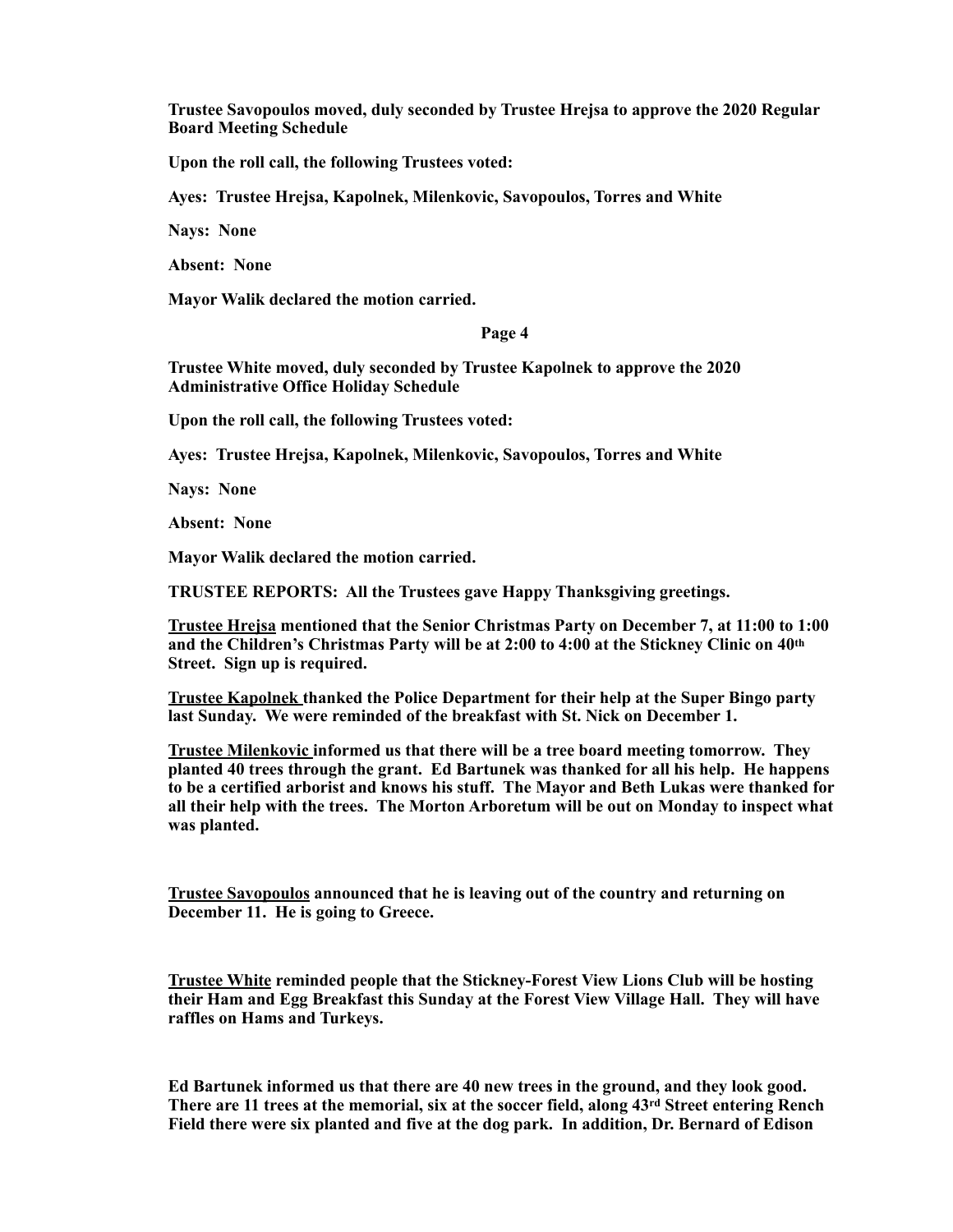**School worked through Morton Arboretum and received ten trees. In total there have been a total of 50 trees planted.** 

# **DEPARTMENT REPORTS:**

**Public Works Director Joe Lopez reported that leaf removal continues. Because the streets are wet it is clogging up the vacuum. We are off Thursday and Friday for Thanksgiving. The garbage pickup will be delayed one day. The lawn waste pickup from Waste Management will end at the end of November. The Village will pitch in and continue to pick up garden waste when Waste Management stops. The Mayor added in his thanks to the Police Department for assisting in getting cars moved so the leaves could be removed. The Mayor explained that they were towing cars to alternate spots if they couldn't find people to move their cars. We fell behind because of Veteran's Day and snow the next day. He asked people to stay off the streets until 8:00 p.m.** 

# **Page 5**

**Deputy Chief Rich Jaczak mentioned that Officer Will Dooley ran the program of moving cars for street cleaning. Seventeen cars were move over the last two days. Most were relocated nearby. Our communication center was informed of their new locations. We wrote forty tickets over this week. The same process will be done for next week. In addition, we completed our annual rifle training in Lemont. Corporal Lockridge oversees rifle training. This year most of our night shift shot at 4:00 a.m. in the morning. We were the first town that could do this. Corporal Lockridge wanted it to be realistic. Officer Ashley McDonald has returned to work after being off on maternity leave. She was given light training to get caught up on the new computers.** 

**Fire Chief Jeff Boyajian warned people to be watchful when using a deep fryer to cook their turkey. He described the dangers of leaving a candle unattended. He suggested that the candle be extinguished when leaving a room.** 

**There being no further business, Trustee White moved, duly seconded by Trustee Savopoulos that the meeting be adjourned. Upon which the Board adopted the motion at 7:36 p.m.** 

 **Respectfully submitted,**